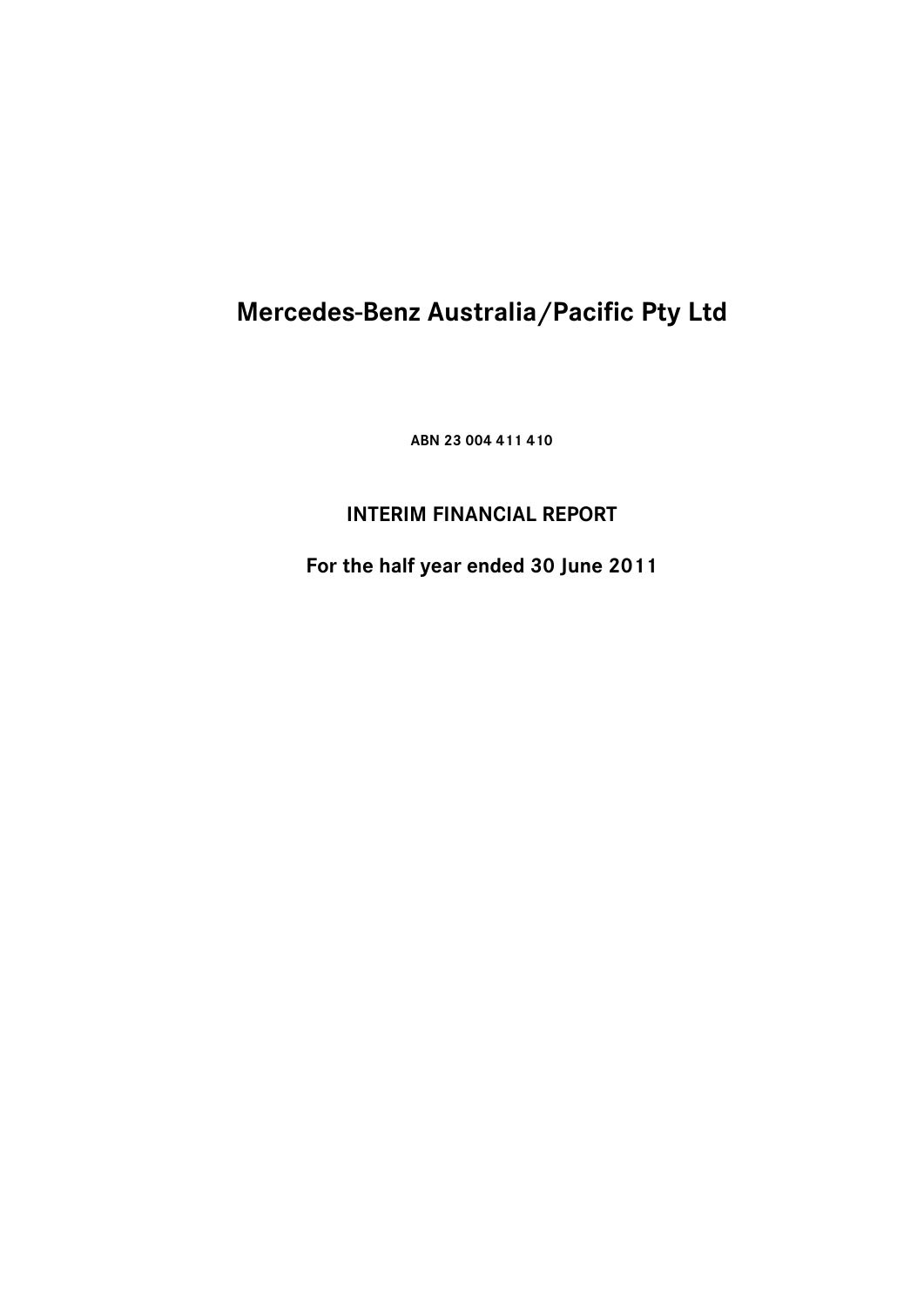### **Interim financial report for the half year ended 30 June 2011**

| Page | Item                                                   |
|------|--------------------------------------------------------|
| 2    | Interim Management Report                              |
| 3    | <b>Responsibility Statement</b>                        |
| 4    | Unaudited Condensed Statement of Financial Position    |
| 5    | Unaudited Condensed Statement of Financial Performance |
| 6    | Notes to the Financial Statements                      |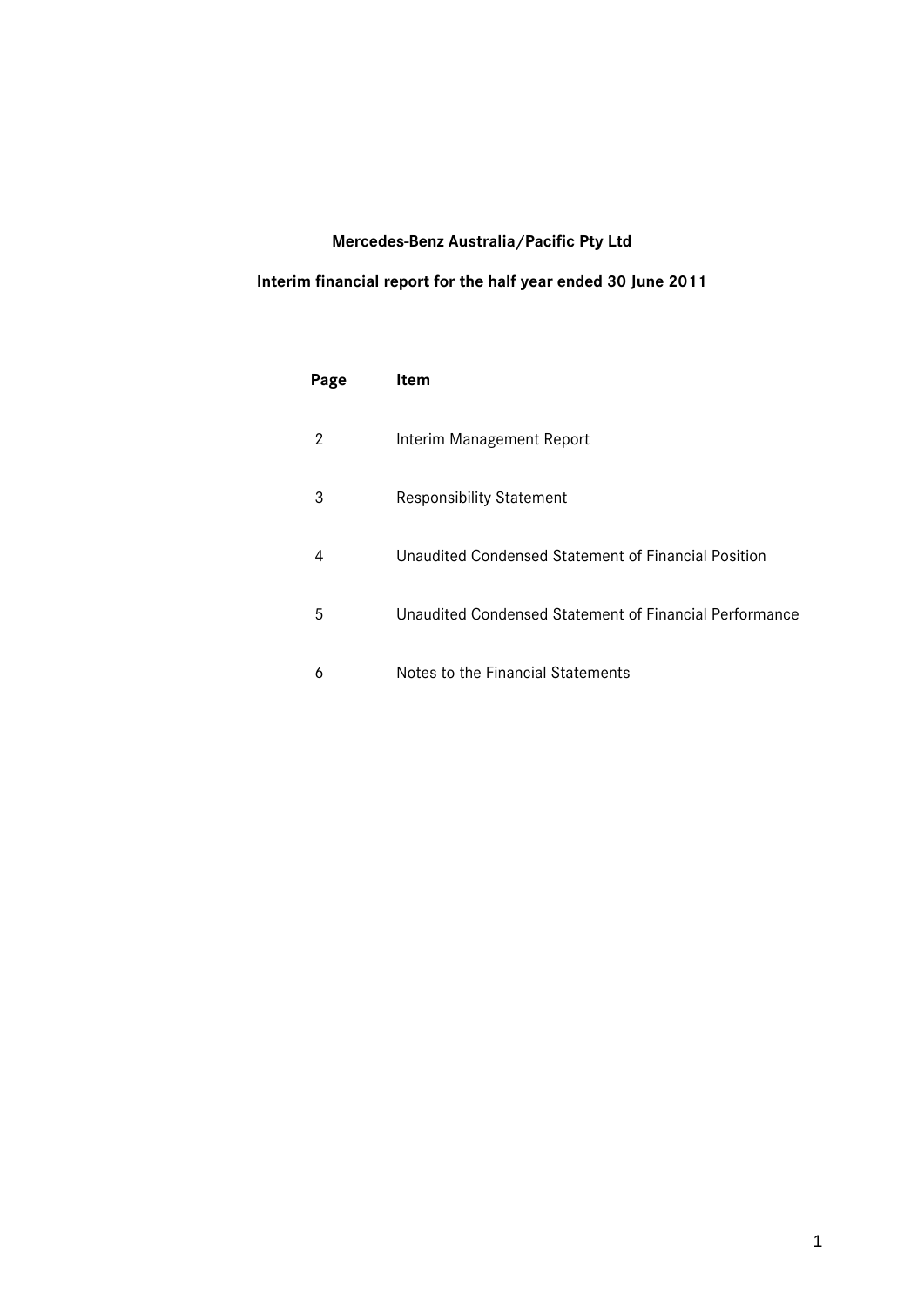### **INTERIM MANAGEMENT REPORT For the half year ended 30 June 2011**

This interim management report is presented together with the interim financial report of Mercedes-Benz Australia/Pacific Pty Ltd ("the Company") for the half year ended 30 June 2011.

### **Principal activities**

The principal activities of the Company during the half year ended 30 June 2011 were the importation, marketing and distribution of passenger and commercial motor vehicles and their component parts.

The Company is also involved in financing activities for its working capital management and on behalf of itself and some other related parties of the local Daimler group.

There were no significant changes in the nature of the Company's activities during the year.

### **Operating and financial review**

The Company made a profit, after income tax, from continuing operations for the half year ended 30 June 2011 of \$26.179 million (2010: \$88.598 million).

### **Significant changes in the state of affairs**

There were no significant changes in the state of affairs of the Company that occurred during the half year under review.

### **Likely developments**

### *Operations*

The Company will continue to pursue its policy of consolidating its key market share as well as maintaining its contribution to the Daimler global organisation.

The Company's financing activities for other related parties of the local Daimler group are expected to continue depending on the requirements of these related parties.

### **Risk Report**

Many factors could directly or indirectly affect the Company's business, financial position, financial performance and cash flows. These factors include, but are not limited to, changes in economic and market conditions, credit risk and currency risk. Further information regarding the Company's risk management strategies are described in the Company's 2010 Annual Financial Report.

### **Rounding off**

The Company is of a kind referred to in ASIC Class Order 98/100 dated 10 July 1998 (updated by CO 05/641 effective 28 July 2005) and in accordance with that Class Order, amounts in the financial report and interim management report have been rounded off to the nearest thousand dollars, unless otherwise stated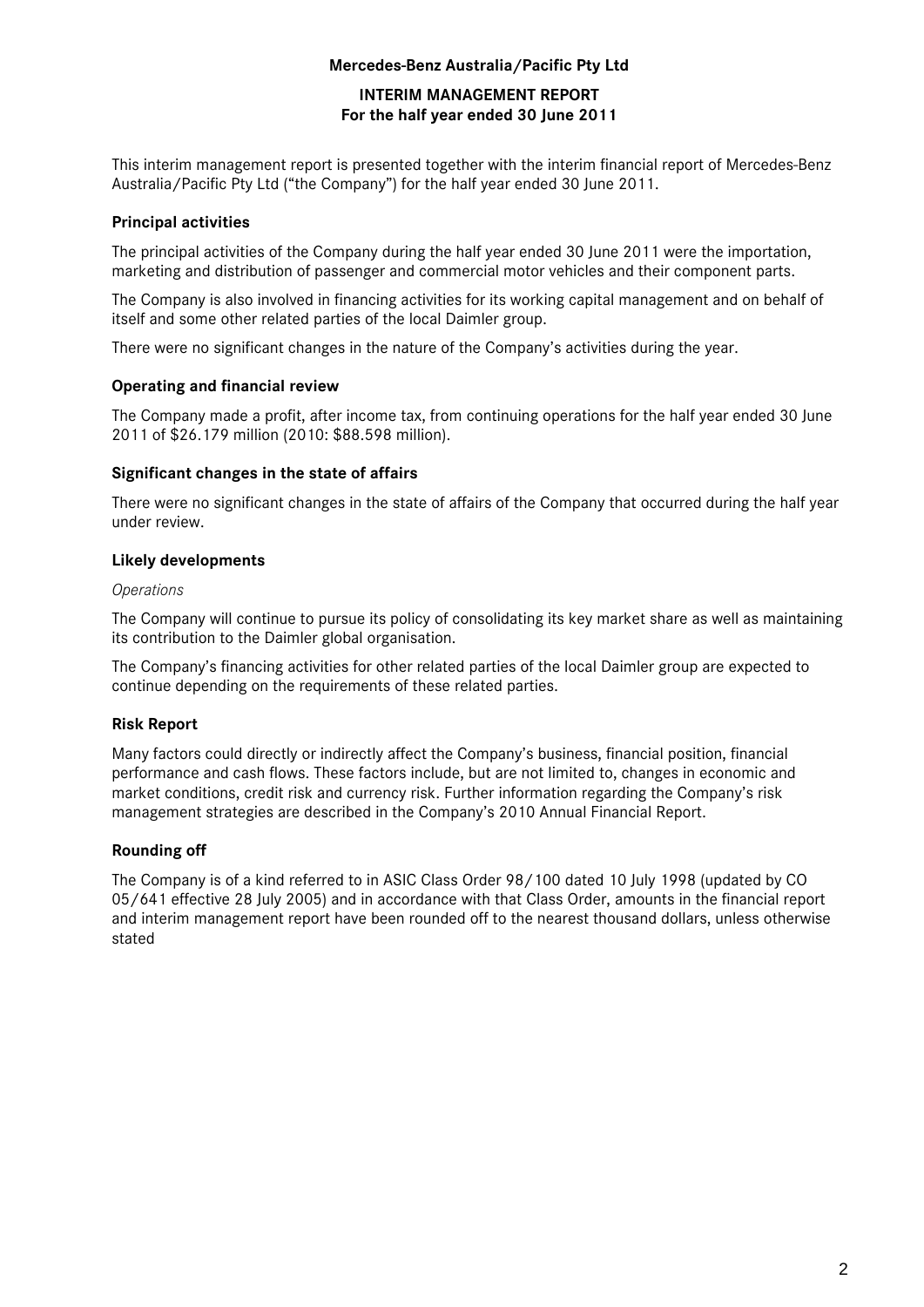### **RESPONSIBILITY STATEMENT**

To the best of my knowledge, and in accordance with the applicable reporting principles, the condensed interim financial statements of Mercedes-Benz Australia/Pacific Pty Ltd ("the Company") provide a true and fair view of the Company's financial position as at 30 June 2011 and of its financial performance for the half year ended on that date. The Company's interim management report provides a fair review of the development and performance of the business and the position of the company for the half year ended 30 June 2011, together with a description of the principal opportunities and risks associated with the expected development of the Company.

Mr Kai Rauch **CFO** and Director Melbourne, 31 August 2011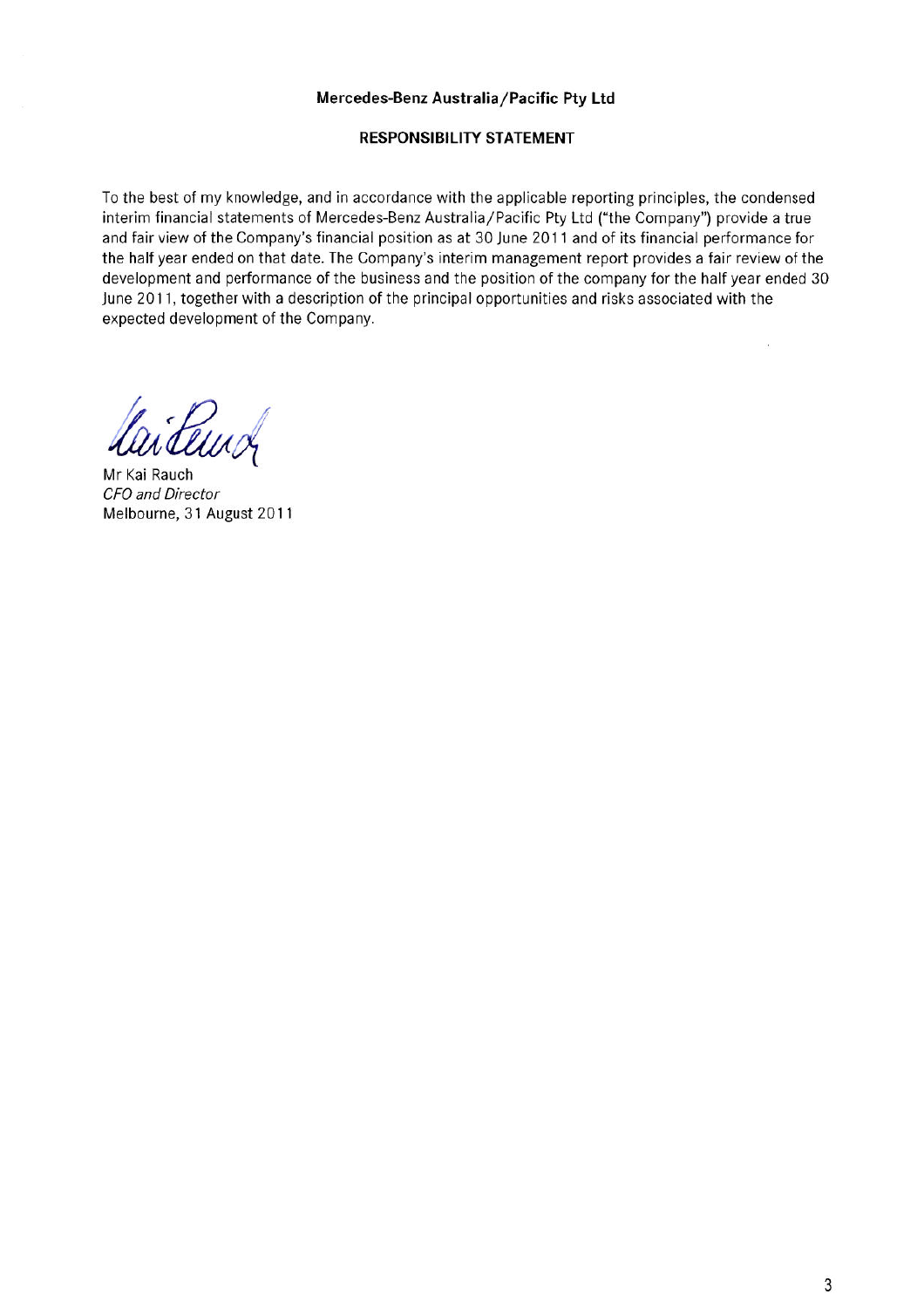### **CONDENSED STATEMENT OF FINANCIAL POSITION**

|                                      | 30 June<br>2011 | 31 Dec<br>2010         |
|--------------------------------------|-----------------|------------------------|
| <b>Current assets</b>                | \$'000          | \$'000                 |
| Cash and cash equivalents            | 92,201          | 188,954                |
| Trade and other receivables          | 1,561,472       | 1,606,412              |
| Inventories                          | 702,450         | 665,273                |
| Derivative financial instruments     | 6,688           | 7,722                  |
| <b>Total current assets</b>          | 2,362,811       | 2,468,361              |
| <b>Non-current assets</b>            |                 |                        |
| Trade and other receivables          | 1,155,027       | 1,116,509              |
| Deferred tax assets                  | 53,364          | 50,283                 |
| Property, plant and equipment        | 142,227         | 146,021                |
| Derivative financial instruments     | 988             | 3,560                  |
| <b>Total non-current assets</b>      | 1,351,606       | $\overline{1,}316,373$ |
| <b>Total assets</b>                  | 3,714,417       | 3,784,734              |
|                                      |                 |                        |
| <b>Current liabilities</b>           |                 |                        |
| Trade and other payables             | 401,784         | 431,270                |
| Loans and borrowings                 | 1,208,117       | 1,467,136              |
| Derivative financial instruments     | 143,051         | 94,165                 |
| Provisions                           | 126,827         | 116,555                |
| Deferred income                      | 13,823          | 13,669                 |
| <b>Total current liabilities</b>     | 1,893,602       | 2,122,795              |
| <b>Non-current liabilities</b>       |                 |                        |
| Loans and borrowings                 | 1,182,394       | 1,042,257              |
| Derivative financial instruments     | 63,662          | 66,684                 |
| Provisions and other liabilities     | 53,388          | 57,806                 |
| <b>Total non-current liabilities</b> | 1,299,444       | 1,166,747              |
| <b>Total liabilities</b>             | 3,193,046       | 3,289,542              |
| <b>Net assets</b>                    | 521,371         | 495,192                |
| <b>Total equity</b>                  | 521,371         | 495,192                |

The notes on pages 6 to 7 are an integral part of these financial statements.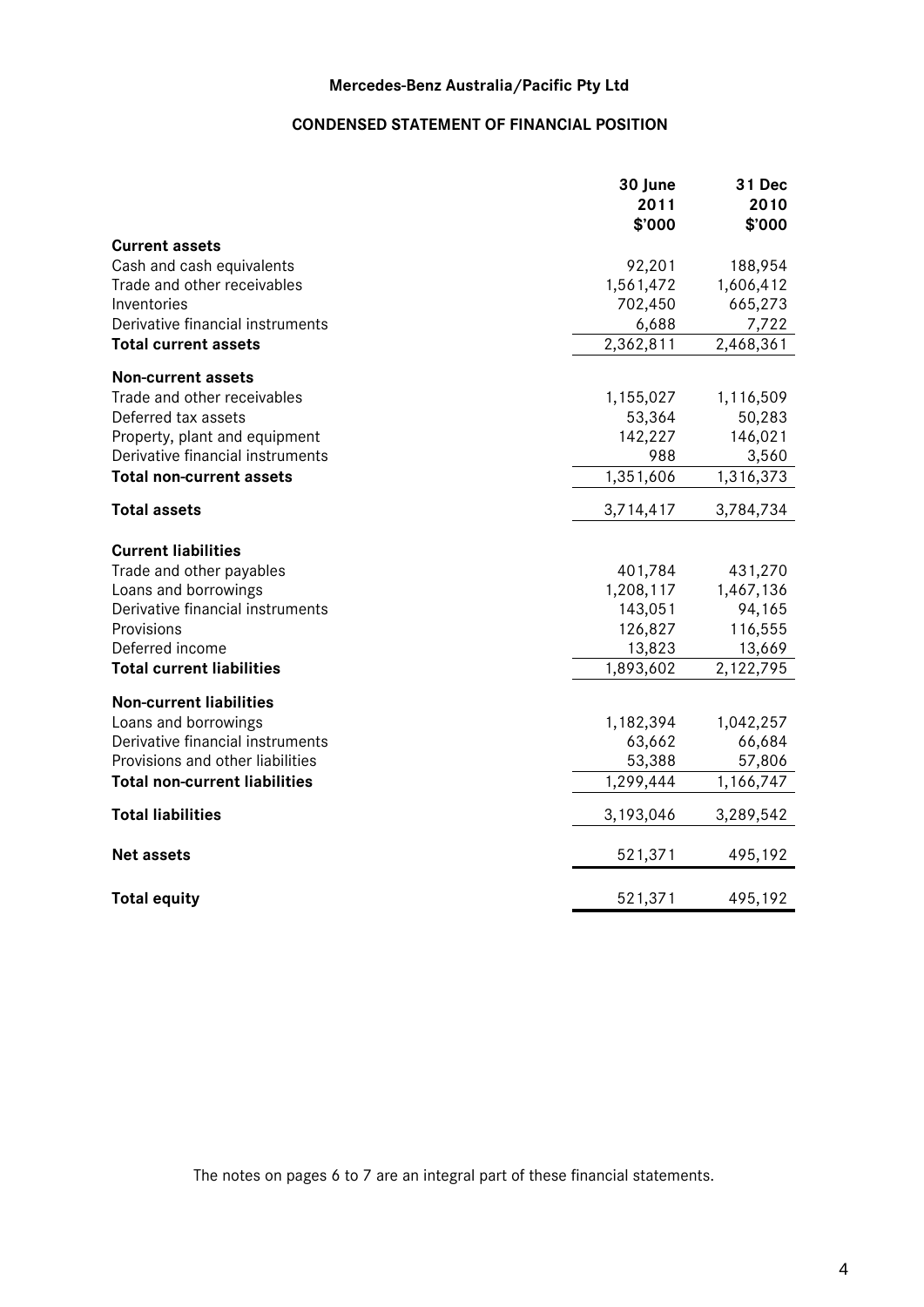### **CONDENSED STATEMENT OF FINANCIAL PERFORMANCE FOR THE SIX MONTHS ENDED 30 JUNE**

|                                   | 2011<br>\$'000 | 2010<br>\$'000 |
|-----------------------------------|----------------|----------------|
| Revenue                           | 1,141,980      | 1,263,725      |
| Cost of sales                     | (1,005,917)    | (1,055,128)    |
| <b>Gross profit</b>               | 136,063        | 208,597        |
| Other income                      | 2,434          | 4,312          |
| Employee expenses                 | (46, 202)      | (43, 446)      |
| Depreciation expenses             | (2,656)        | (2,777)        |
| Other expenses                    | (43, 026)      | (41, 290)      |
| Results from operating activities | 46,613         | 125,396        |
| <b>Net finance costs</b>          | (8, 108)       | 1,564          |
| Profit before income tax          | 38,505         | 126,960        |
| Income tax expense                | (12, 326)      | (38,362)       |
| Profit for the period             | 26,179         | 88,598         |

The notes on pages 6 to 7 are an integral part of these financial statements.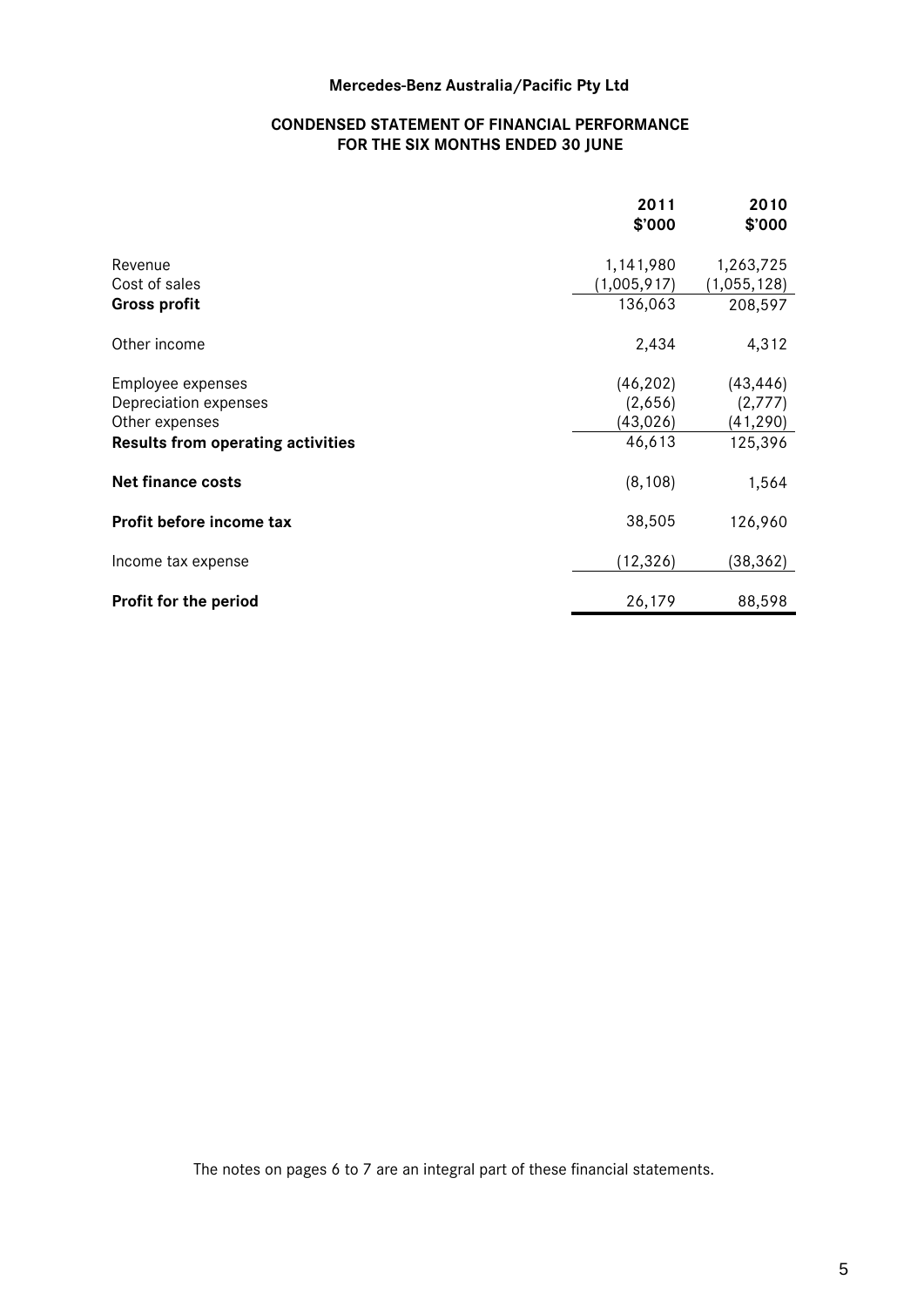**NOTES TO THE FINANCIAL STATEMENTS FOR THE YEAR ENDED 31 DECEMBER 2010** 

### **1. REPORTING ENTITY**

Mercedes-Benz Australia/Pacific Pty Ltd ("the Company") is a company domiciled in Australia. The address of the Company's registered office is Lexia Place, Mulgrave, Victoria 3170.

The Company is primarily involved in the importation, marketing and distribution of passenger and commercial motor vehicles and their component parts.

### **2. BASIS OF PREPARATION**

### **(a) Statement of compliance**

The condensed interim financial report has been prepared in order to meet certain requirements set out in Article 4 of the law of 11 January 2008 on transparency requirements in relation to information about issuers whose securities are admitted to trading on a regulated market (the "Transparency Law") and the Luxembourg Grand-Ducal decree dated 11 January 2008 on transparency requirements for issuers of securities (the "Transparency Regulation').

The financial statements were authorised for issue by the Board of Management on 31 August 2011.

### **(b) Basis of measurement**

The financial statements have been prepared on the historical cost basis except for the following material items in the statement of financial position:

- derivative financial instruments are measured at fair value
- liabilities for cash-settled share-based payment arrangements are measured at fair value
- the defined benefit asset is measured as the net total of the plan assets, plus unrecognised past service cost and unrecognised actuarial losses, less unrecognised actuarial gains and the present value of the defined benefit obligation.

The financial statements have been prepared on a going concern basis.

#### **(c) Functional and presentation currency**

The financial statements are presented in Australian dollars which is the Company's functional currency.

The Company is of a kind referred to in ASIC Class Order 98/100 dated 10 July 1998 (updated by CO 05/641 effective 28 July 2005) and in accordance with that Class Order, all financial information presented in Australian dollars has been rounded to the nearest thousand, unless otherwise stated.

### **3. STATEMENT OF SIGNIFICANT ACCOUNTING POLICIES**

The accounting policies applied by the Company in these condensed interim financial statements are the same as those applied by the Company in its financial statements as at and for the year ended 31 December 2010.

### **4. DETERMINATION OF FAIR VALUES**

A number of the Company's accounting policies and disclosures require the determination of fair value, for both financial and non-financial assets and liabilities. Fair values have been determined for measurement and/or disclosure purposes based on the following methods.

#### **(a) Trade and other receivables**

The fair value of trade and other receivables is estimated as the present value of future cash flows, discounted at the market rate of interest at the reporting date.

#### **(b) Loans and borrowings**